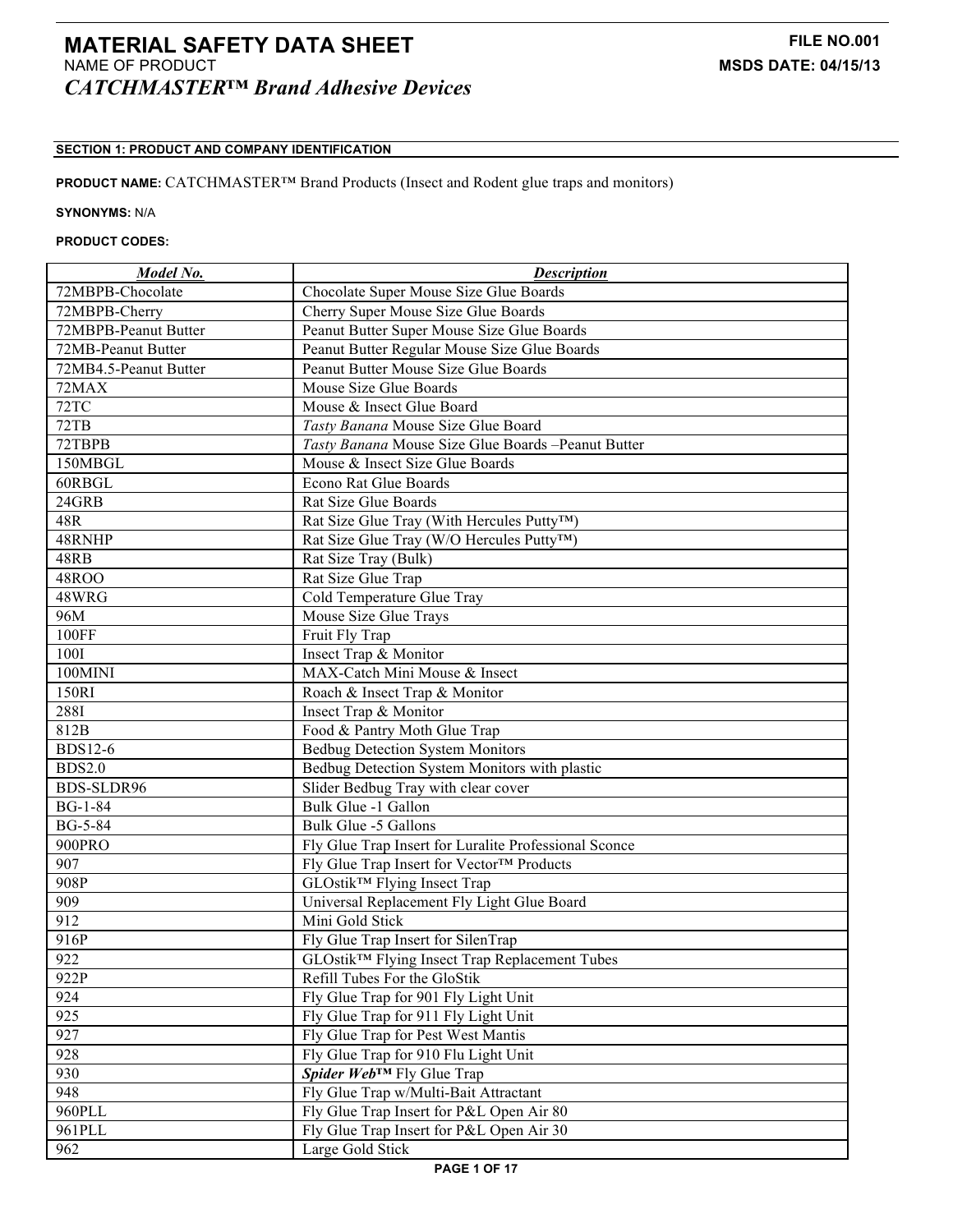# **MATERIAL SAFETY DATA SHEET**<br>
NAME OF PRODUCT **FILE NO.001**<br>
MSDS DATE: 04/15/13 *CATCHMASTER™ Brand Adhesive Devices*

| Model No. | <b>Description</b>                    |
|-----------|---------------------------------------|
| 9144B4    | Scented Bug & Fly Catcher Bulk Packed |
| 9144M4    | Scented Bug & Fly Catcher Display Box |

### **MANUFACTURER:** AP&G Co., Inc.

**DIVISION: United States** 

**ADDRESS:** 170 53rd Street, Brooklyn, NY 11232

**EMERGENCY PHONE:** (718) 492-3648 **FAX PHONE:** (718) 439-0039

**CHEMICAL NAME:** N/A **CHEMICAL FAMILY:** N/A **CHEMICAL FORMULA:** N/A

**PRODUCT USE:** Rodent and Insect Monitoring Devices **PREPARED BY:** AP&G Co., Inc.

**SECTION 1 NOTES:**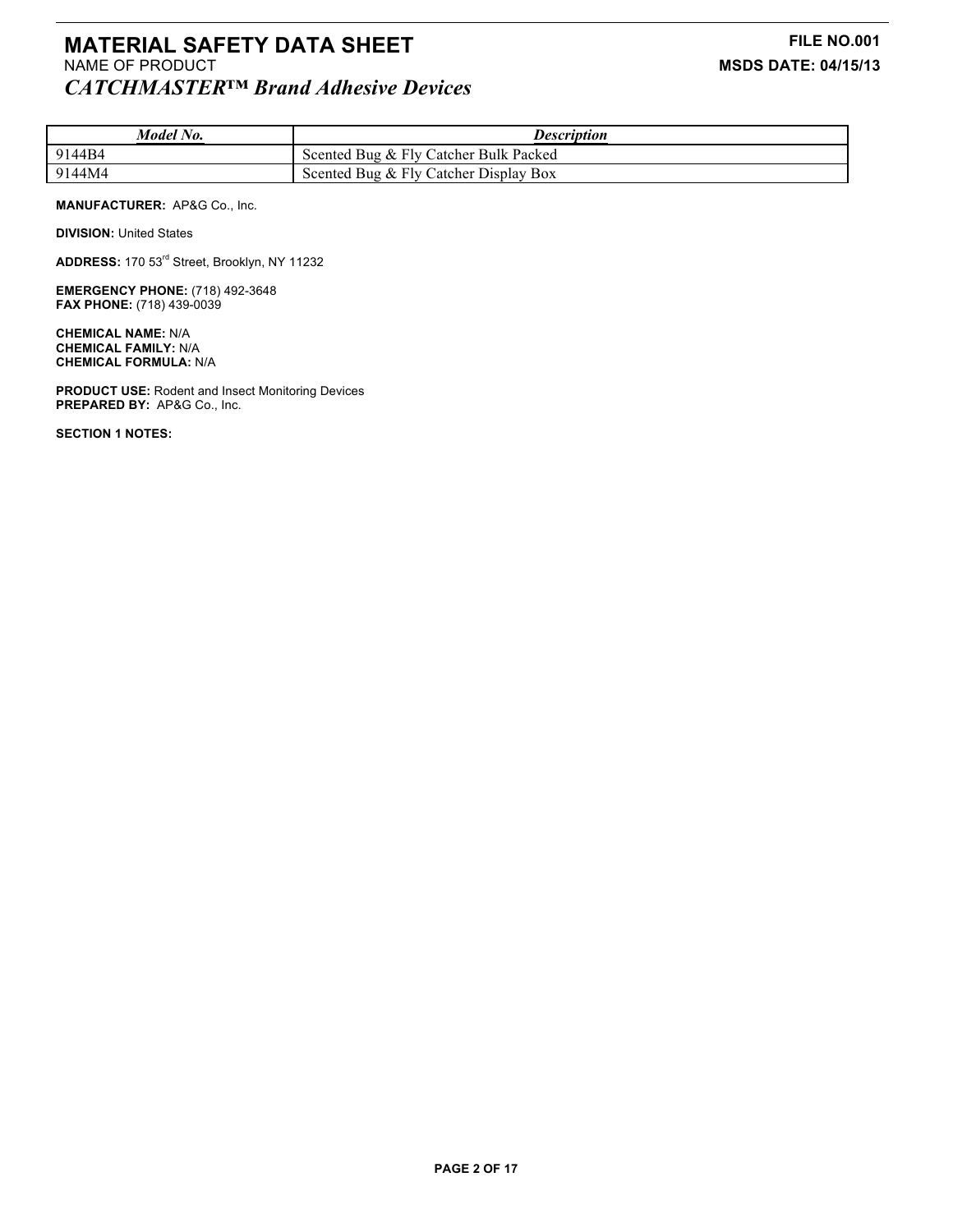# **MATERIAL SAFETY DATA SHEET FILE NO.001** NAME OF PRODUCT **MSDS DATE: 04/15/13** *CATCHMASTER™ Brand Adhesive Devices*

# **SECTION 2: COMPOSITION/INFORMATION ON INGREDIENTS – CAN BE MADE AVAILABLE UPON REQUEST**

|                          | ppm                     | mg/m <sup>3</sup>       |
|--------------------------|-------------------------|-------------------------|
|                          |                         |                         |
| <b>OSHA PEL-TWA</b>      | None Established        | <b>None Established</b> |
| OSHA PEL STEL            | <b>None Established</b> | <b>None Established</b> |
| OSHA PEL CEILING         | None Established        | <b>None Established</b> |
| ACGIH TLV-TWA            | <b>None Established</b> | <b>None Established</b> |
| ACGIH TLV STEL           | <b>None Established</b> | <b>None Established</b> |
| <b>ACGIH TLV CEILING</b> | <b>None Established</b> | <b>None Established</b> |

**SECTION 2 NOTES:**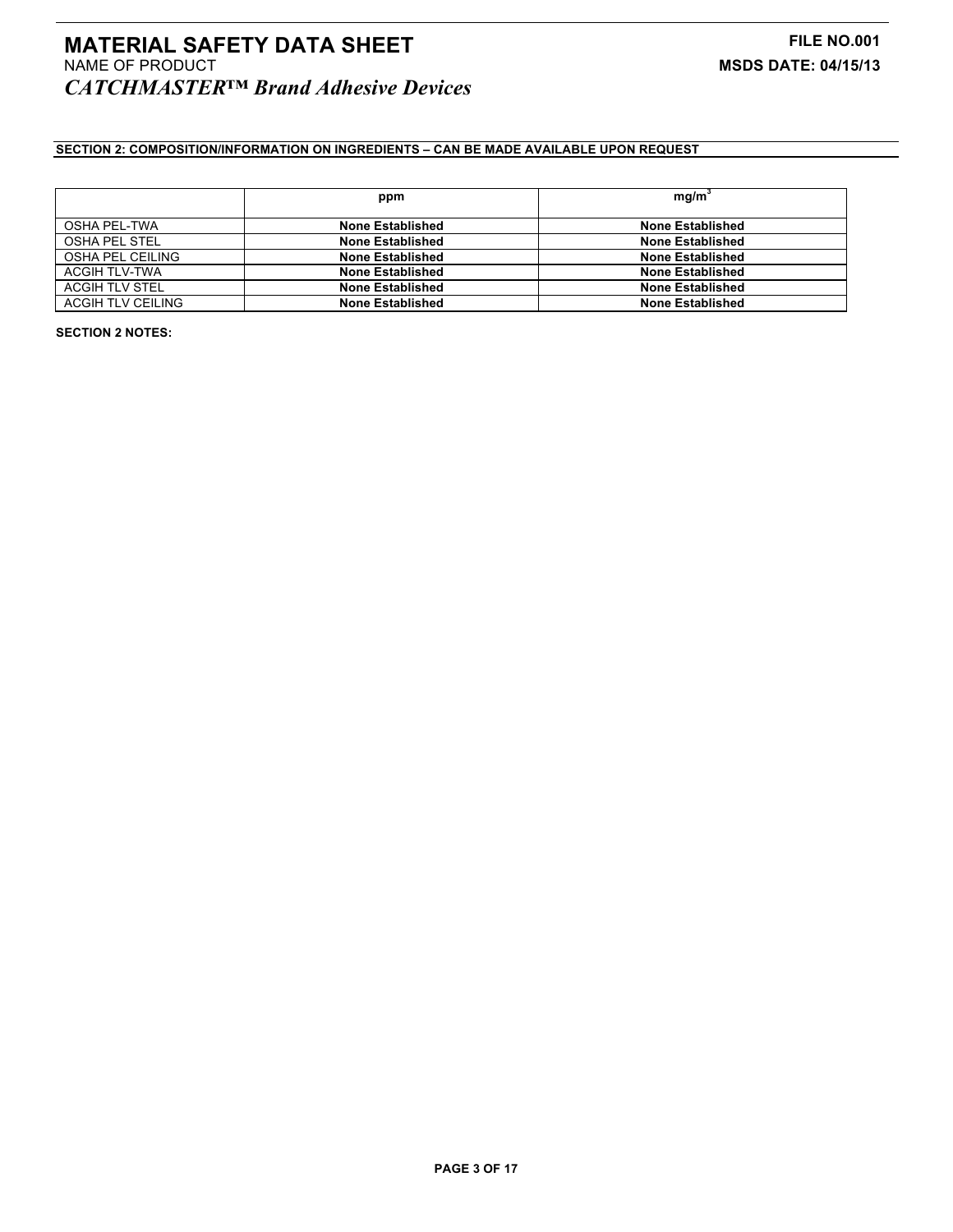# **SECTION 3: HAZARDS IDENTIFICATION**

## **EMERGENCY OVERVIEW:**

### **ROUTES OF ENTRY:**

| <b>ROUTES OF ENTRY</b> | <b>POTENTIAL HEALTH EFFECTS</b> |
|------------------------|---------------------------------|
| <b>EYES</b>            | N/A                             |
| <b>SKIN</b>            | N/A                             |
| <b>INGESTION</b>       | N/A                             |
| <b>INHALATION</b>      | N/A                             |

#### **POTENTIAL HEALTH EFFECTS**

| ACUTE HEALTH HAZARDS                                   | None        |
|--------------------------------------------------------|-------------|
| CHRONIC HEALTH HAZARDS                                 | None        |
| MEDICAL CONDITIONS GENERALLY<br>AGGRAVATED BY EXPOSURE | <b>None</b> |

### **CARCINOGENICITY:**

| <b>AGENCY</b> | <b>None</b> |
|---------------|-------------|
| <b>OSHA</b>   | <b>None</b> |
| <b>ACGIH</b>  | <b>None</b> |
| <b>NTP</b>    | <b>None</b> |
| <b>IARC</b>   | None        |
| <b>OTHER</b>  | <b>None</b> |

**SECTION 3 NOTES:**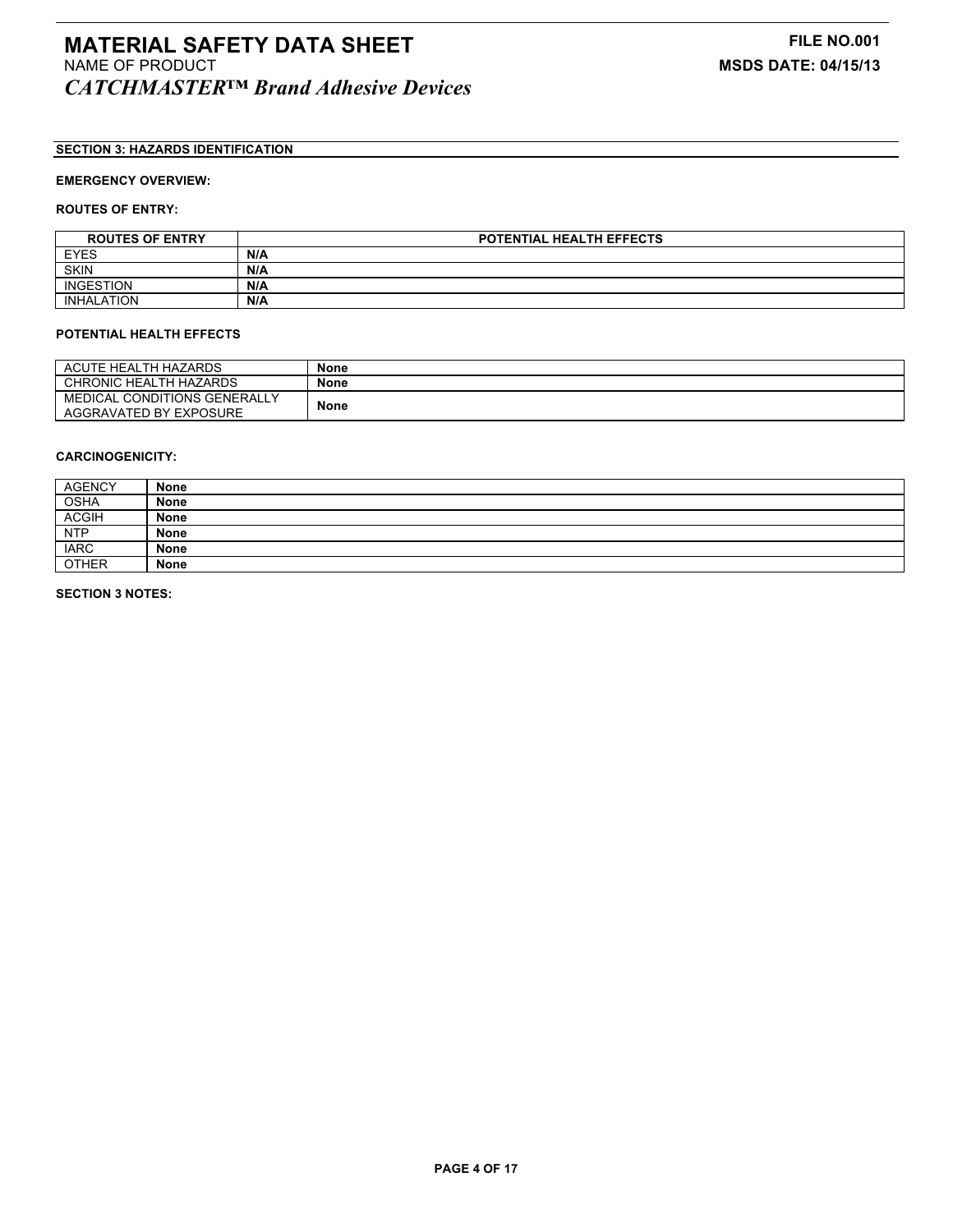# **SECTION 4: FIRST AID MEASURES**

| <b>EYES</b> | Flush With Cool water for at least 15 minutes, contact a physician                                              |
|-------------|-----------------------------------------------------------------------------------------------------------------|
| <b>SKIN</b> | Remove glue with mineral spirits or vegetable oil. Wash skin with soap and water.                               |
| INGESTION   | Call a physician or emergency phone number immediately. Do not give anything by mouth or induce vomiting unless |
|             | instructed by physician                                                                                         |
| INHALATION  | N/A                                                                                                             |

**NOTES TO PHYSICIANS OR FIRST AID PROVIDERS:**

**NONE**

**SECTION 4 NOTES:**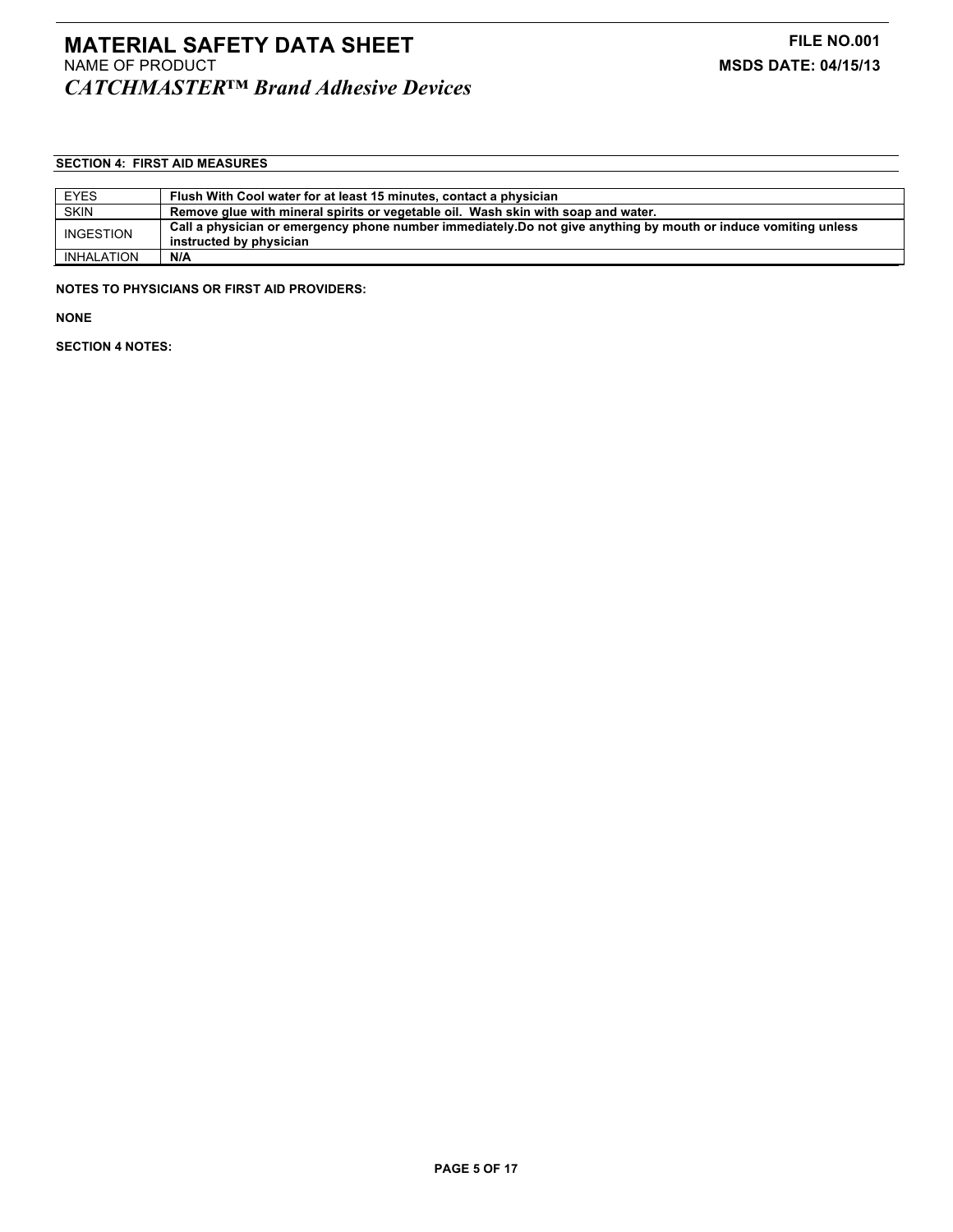# **SECTION 5: FIRE-FIGHTING MEASURES**

| <b>FLAMMABLE LIMITS IN AIR (% BY VOLUME)</b> |     |  |  |
|----------------------------------------------|-----|--|--|
| <b>UPPER</b>                                 | N/A |  |  |
| LOWER                                        | N/A |  |  |
|                                              |     |  |  |
| <b>FLASH POINT</b>                           |     |  |  |
|                                              | 421 |  |  |
|                                              | 216 |  |  |

### **METHOD USED:**

| $\sim$ $ \sim$ $ -$<br>-----<br>----<br>ות ו<br>∠MPr<br>י י<br>JRE |     |  |
|--------------------------------------------------------------------|-----|--|
|                                                                    | N/A |  |
|                                                                    | N/A |  |

| <b>NFPA HAZARD CLASSIFICATION</b> |           |  |
|-----------------------------------|-----------|--|
| <b>HEALTH</b>                     | (Minimal) |  |
| <b>FLAMMABILITY</b>               | (Minimal) |  |
| <b>REACTIVITY</b>                 | (Minimal) |  |
| <b>OTHER</b>                      | (Minimal) |  |

| <b>HMIS HAZARD CLASSIFICATION</b> |             |  |
|-----------------------------------|-------------|--|
| <b>HEALTH</b>                     | 0 (Minimal) |  |
| <b>FLAMMABILITY</b>               | 0 (Minimal) |  |
| <b>REACTIVITY</b>                 | 0 (Minimal) |  |
| <b>OTHER</b>                      | 0 (Minimal) |  |

| <b>COMMENTS</b>                    |                          |  |
|------------------------------------|--------------------------|--|
| EXTINGUISHING MEDIA                | Water. Foam or Inert Gas |  |
| SPECIAL FIRE FIGHTING PROCEDURES   | None                     |  |
| UNUSUAL FIRE AND EXPLOSION HAZARDS | <b>None</b>              |  |
| HAZARDOUS DECOMPOSITION PRODUCTS   | <b>None</b>              |  |

**SECTION 5 NOTES:**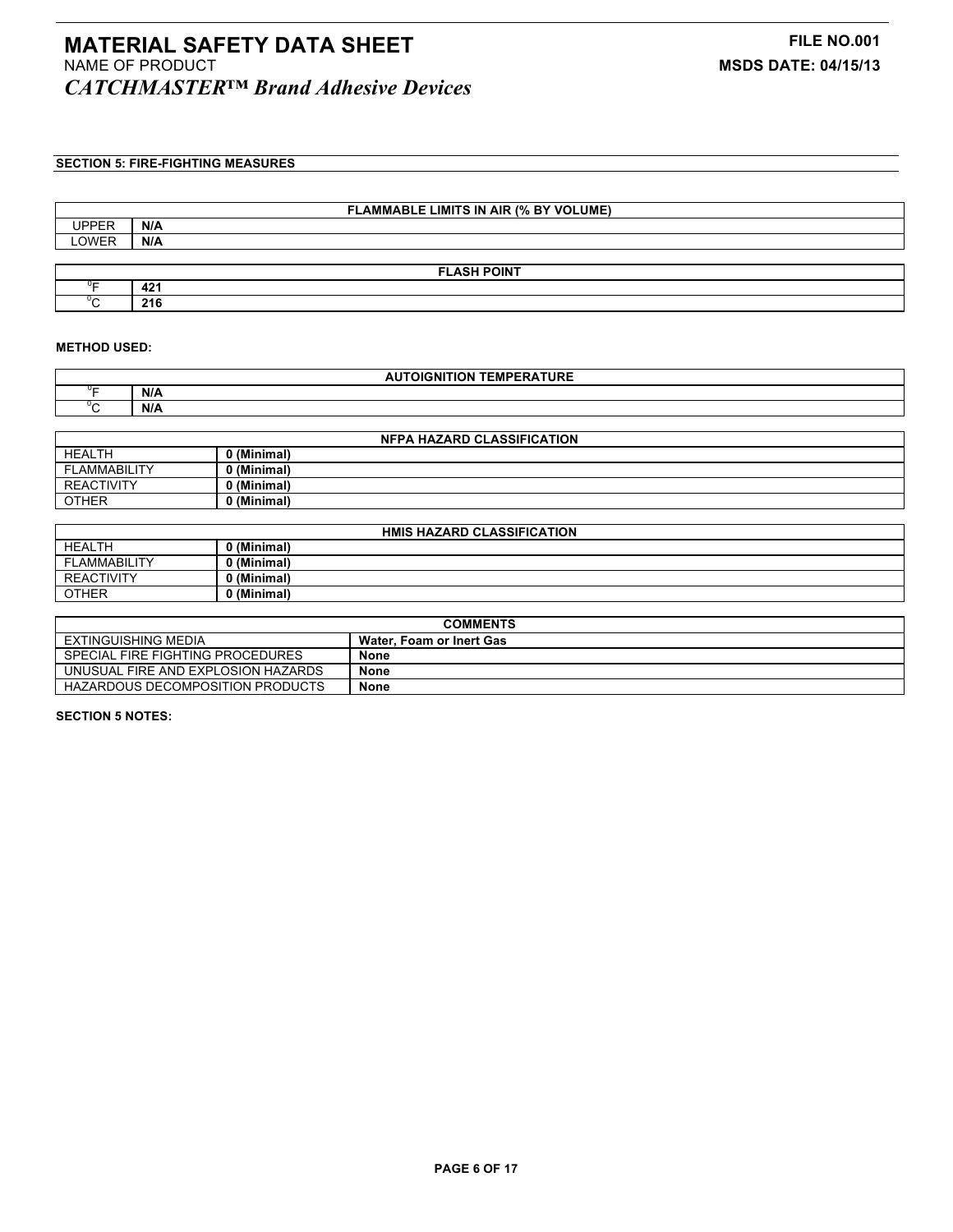# **MATERIAL SAFETY DATA SHEET**<br>
NAME OF PRODUCT **FILE NO.001**<br>
MSDS DATE: 04/15/13 *CATCHMASTER™ Brand Adhesive Devices*

## **SECTION 6: ACCIDENTAL RELEASE MEASURES**

#### **ACCIDENTAL RELEASE MEASURES:**

Steps to be taken in the event the material is released or spilled: General clean up. Remove glue by applying mineral spirits to the spilled area, followed by washing the area with warm water and detergent.

#### **SECTION 6 NOTES:**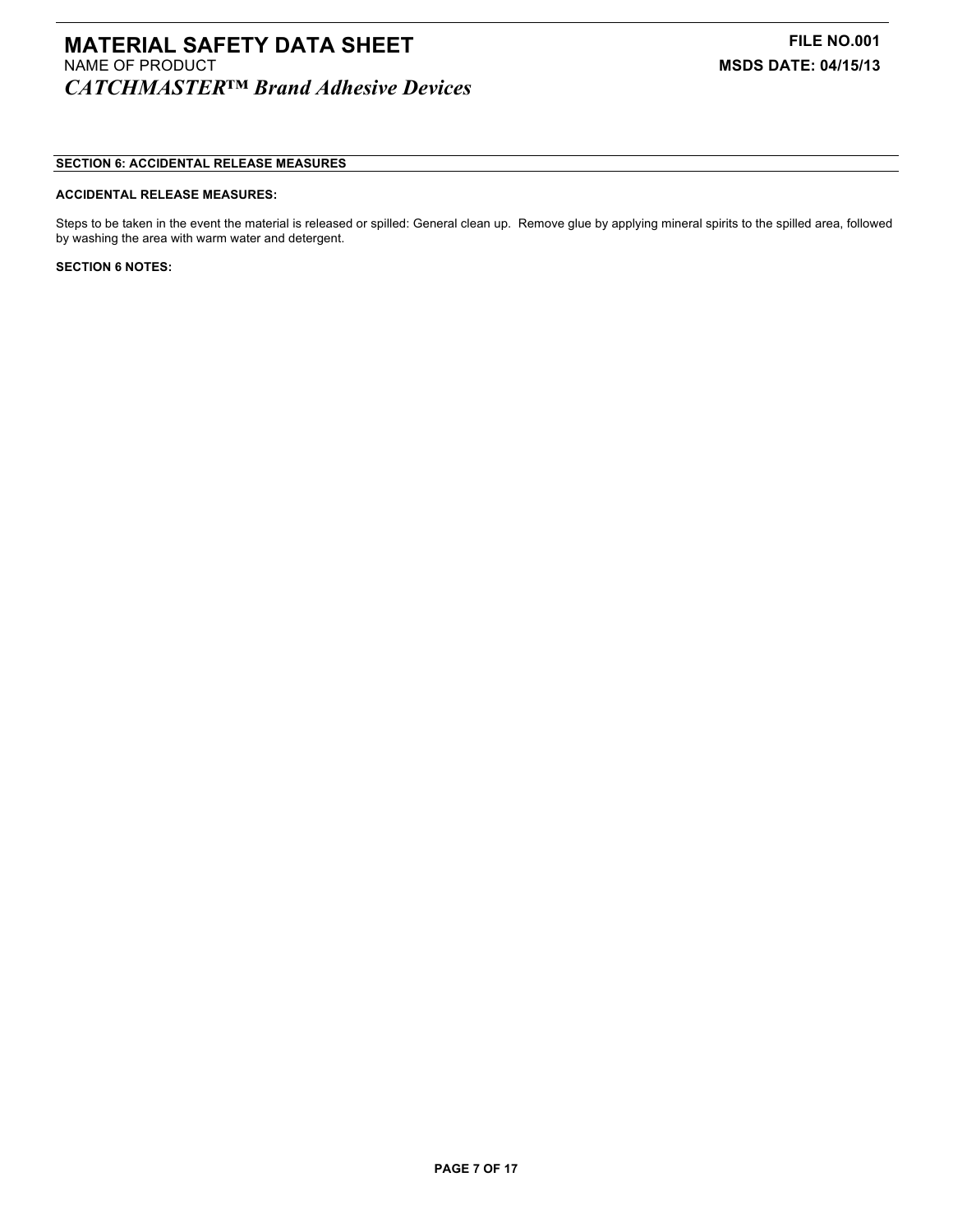# **MATERIAL SAFETY DATA SHEET**<br>**NAME OF PRODUCT** MAME OF PRODUCT *CATCHMASTER™ Brand Adhesive Devices*

# **SECTION 7: HANDLING AND STORAGE**

## **HANDLING AND STORAGE:**

**Store at room temperature. The average shelf life is "Stable".**

**OTHER PRECAUTIONS:**

Store in original container in a ool, dust free environment.

**SECTION 7 NOTES:**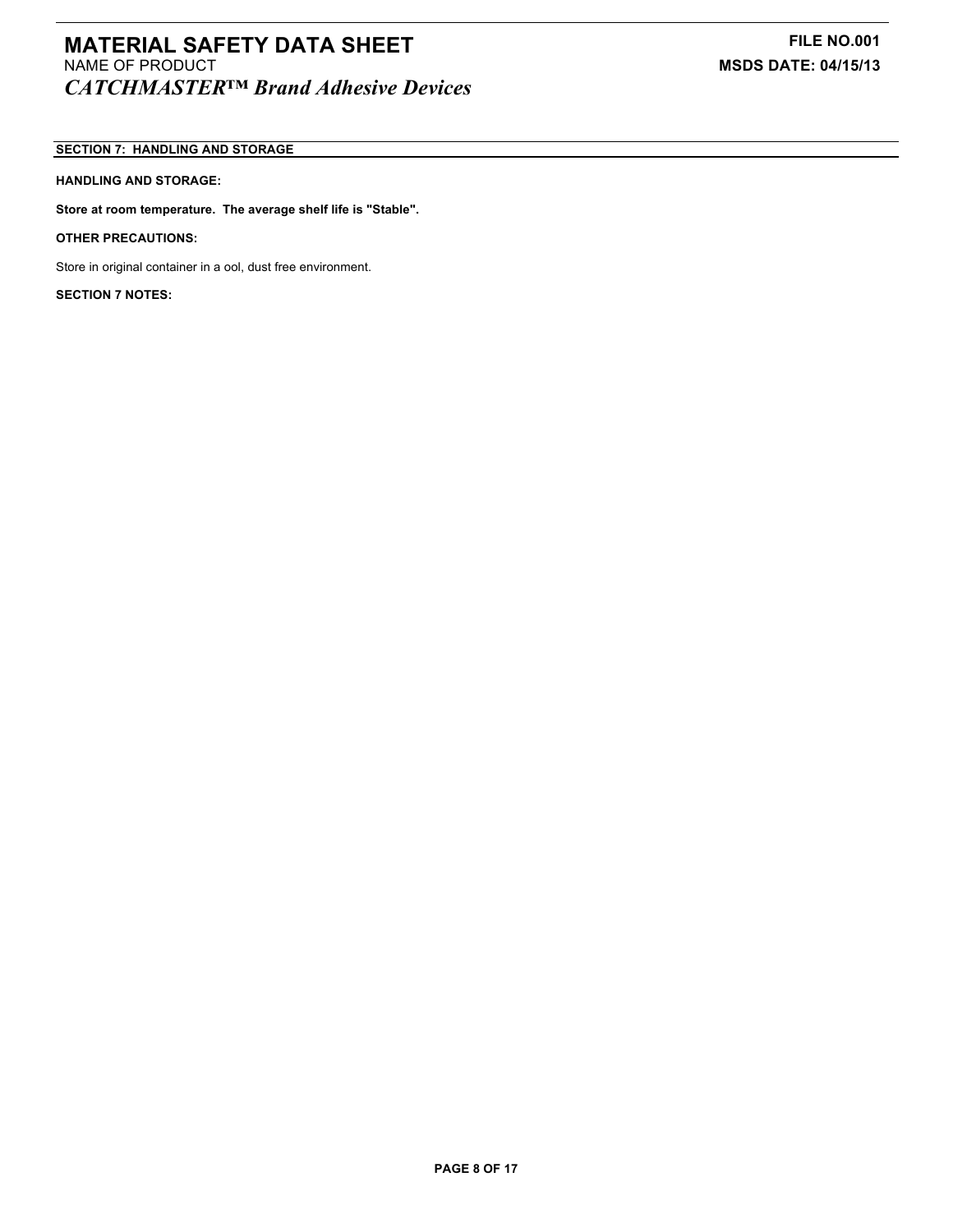# **SECTION 8: EXPOSURE CONTROLS/PERSONAL PROTECTION**

## **ENGINEERING CONTROLS:**

| <b>PARAMETER</b>               | <b>COMMENTS</b>                      |
|--------------------------------|--------------------------------------|
| <b>VENTILATION</b>             | <b>Not Required</b>                  |
| RESPIRATORY PROTECTION         | <b>Not Required</b>                  |
| EYE PROTECTION                 | <b>Not Required</b>                  |
| <b>SKIN PROTECTION</b>         | Gloves recommended. Otherwise, none. |
| OTHER PROTECTIVE CLOTHING      | <b>Not Required</b>                  |
| OR EQUIPMENT                   |                                      |
| <b>WORK HYGIENIC PRACTICES</b> | Not reauired                         |
| <b>EXPOSURE GUIDELINES</b>     | <b>Not Required</b>                  |

**SECTION 8 NOTES:**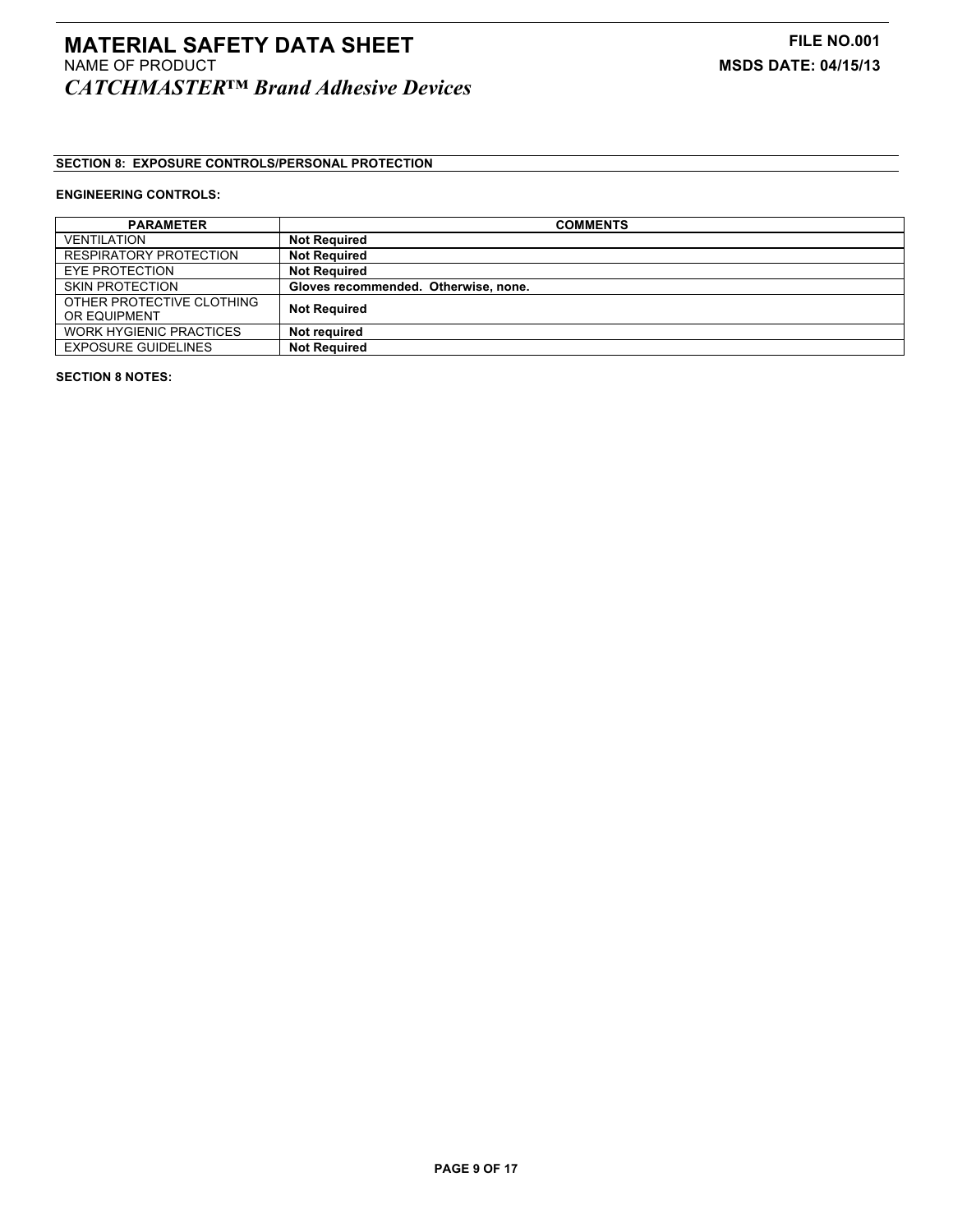# **SECTION 9: PHYSICAL AND CHEMICAL PROPERTIES**

## **APPEARANCE:**

| <b>PARAMETER</b>                                                     | <b>COMMENTS</b>                                      |
|----------------------------------------------------------------------|------------------------------------------------------|
| <b>ODOR</b>                                                          | <b>Scent Free or Non-Allergenic Synthetic Scents</b> |
| PHYSICAL STATE                                                       | Solid                                                |
| pH AS SUPPLIED                                                       | <b>Neutral</b>                                       |
| pH (Other)                                                           | N/A                                                  |
| <b>BOILING POINT (<sup>O</sup>F)</b>                                 | N/A                                                  |
| BOILING POINT ( <sup>°</sup> C)                                      | N/A                                                  |
| MELTING POINT $(^0F)$                                                | 171.39                                               |
| MELTING POINT $(^{0}C)$                                              | 77.44                                                |
| VAPOR PRESSURE (mm Hg) @ <sup>0</sup> F                              | N/A                                                  |
| VAPOR PRESSURE $(mm Hg) @ 0C$                                        | N/A                                                  |
| VAPOR DENSITY (AIR = 1) $\textcircled{2}$ <sup>o</sup> F             | N/A                                                  |
| VAPOR DENSITY (AIR = 1) $\textcircled{2}$ <sup>o</sup> C             | N/A                                                  |
| $\overline{\phantom{a}}^{\circ}$ F<br>SPECIFIC GRAVITY (H2O = 1) $@$ | N/A                                                  |
| $\rm ^{0}C$<br>SPECIFIC GRAVITY (H2O = 1) $@$                        | N/A                                                  |
| <b>EVAPORATION RATE BASIS (=1)</b>                                   |                                                      |
| SOLUBILITY IN WATER                                                  | N/A                                                  |
| PERCENT SOLIDS BY WEIGHT                                             | 100%                                                 |
| PERCENT VOLATILE BY WEIGHT                                           | N/A                                                  |
| $\overline{\phantom{a}}^{\circ}$ F<br>PERCENT VOLATILE BY VOLUME @   | N/A                                                  |
| PERCENT VOLATILE BY VOLUME @ C                                       | N/A                                                  |
| VOLATILE ORGANIC COMPOUNDS (VOC) WITH WATER : LBS/GAL                | N/A                                                  |
| VOLATILE ORGANIC COMPOUNDS (VOC) WITHOUT WATER : LBS/GAL             | N/A                                                  |
| <b>MOLECULAR WEIGHT</b>                                              |                                                      |
| VISCOSITY @ 221 <sup>o</sup> F                                       | 9629 cP                                              |
| VISCOSITY @ 105 °C                                                   | 9629 cP                                              |

**SECTION 9 NOTES:**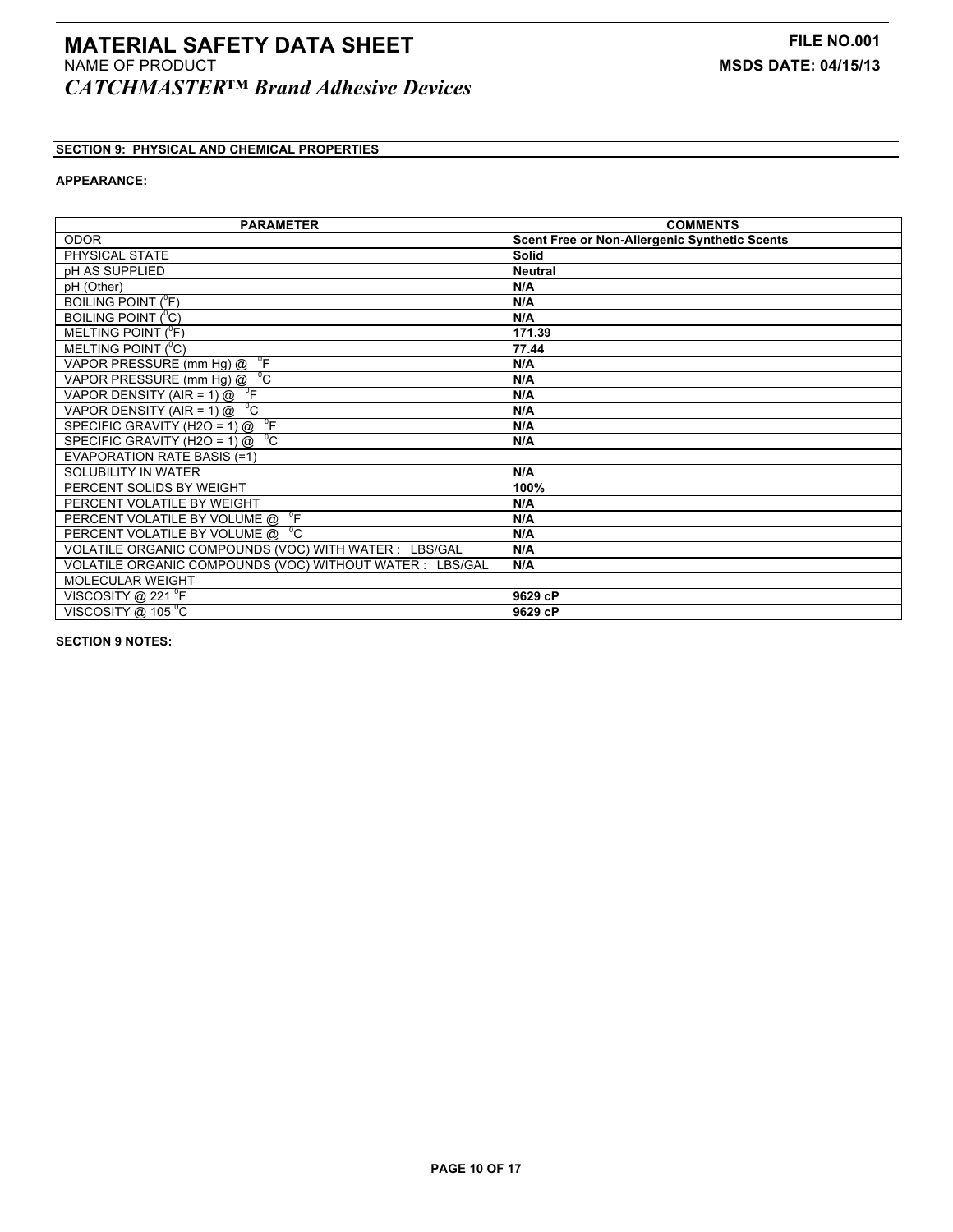# **MATERIAL SAFETY DATA SHEET**<br>
NAME OF PRODUCT MAME OF PRODUCT **NAME OF PRODUCT** *CATCHMASTER™ Brand Adhesive Devices*

# **SECTION 10: STABILITY AND REACTIVITY**

| <b>ASSIFICATION</b><br>$\sim$<br><b>ULAJJIF</b> | <b>COMMENTS</b> |
|-------------------------------------------------|-----------------|
| <b>CTADIE</b><br><b>SIABLE</b>                  | . .             |
| <b>UNSTABLE</b>                                 |                 |

#### **STABILITY:**

| <b>CLASSIFICATION</b>                  | <b>COMMENTS</b>       |
|----------------------------------------|-----------------------|
| CONDITIONS TO AVOID (STABILITY)        | <b>None</b>           |
| INCOMPATIBILITY (MATERIAL TO AVOID)    | <b>None</b>           |
| HAZARDOUS DECOMPOSITION OR BY-PRODUCTS | <b>None</b>           |
| HAZARDOUS POLYMERIZATION               | <b>None</b>           |
| CONDITIONS TO AVOID (POLYMERIZATION)   | <b>Will Not Occur</b> |

### **SECTION 10 NOTES:**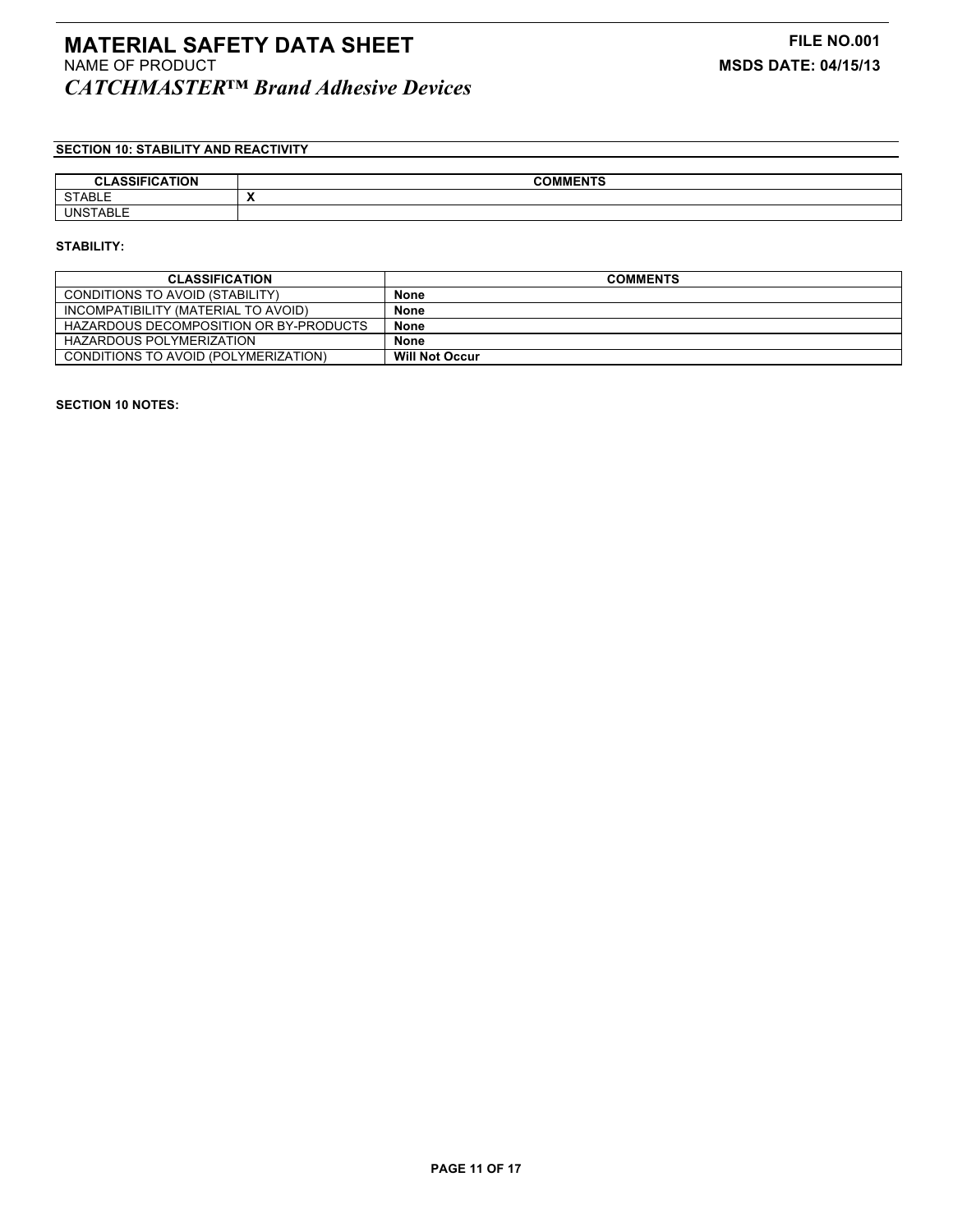SECTION 11: TOXICOLOGICAL INFORMATION

TOXICOLOGICAL INFORMATION: None

SECTION 11 NOTES: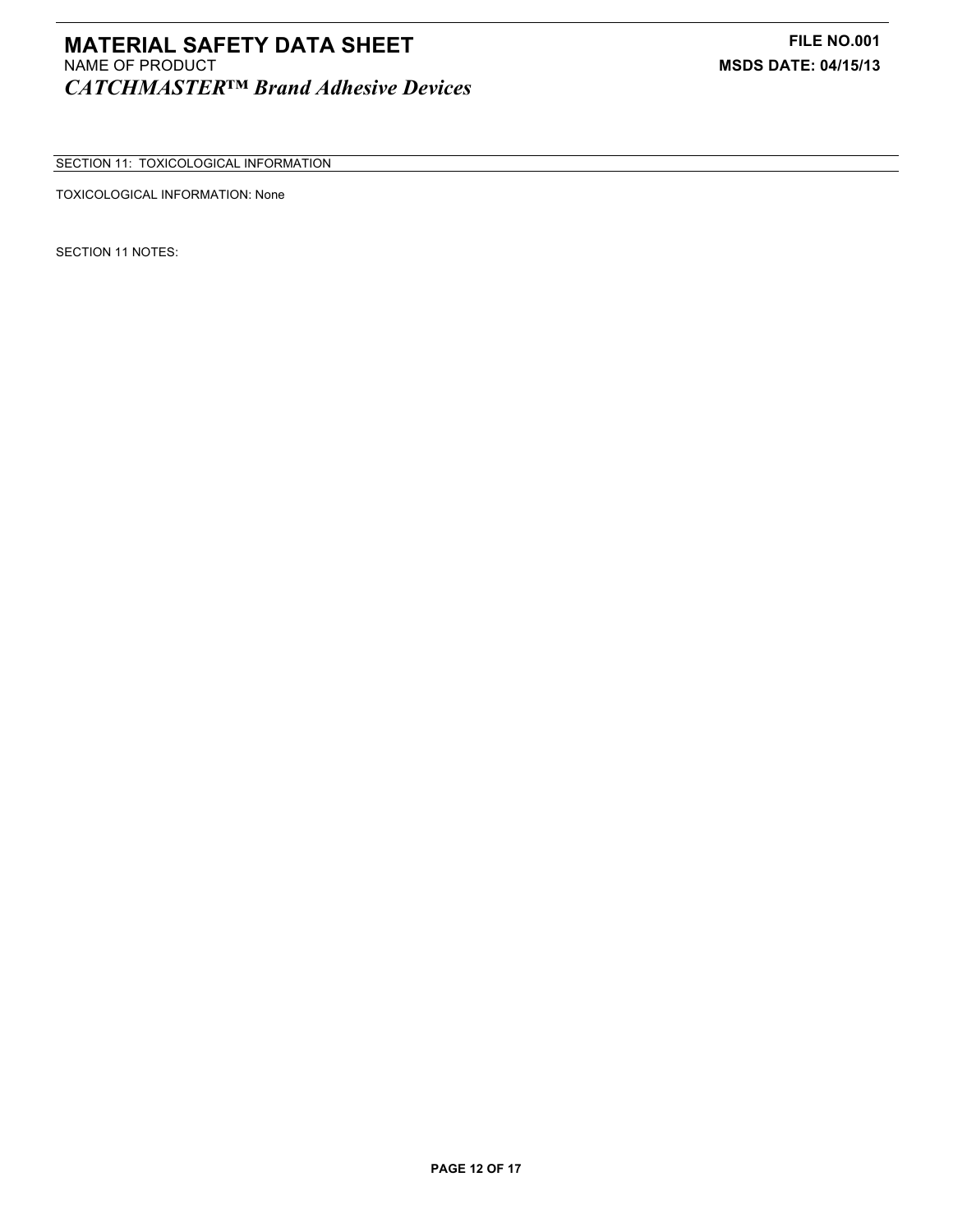# **MATERIAL SAFETY DATA SHEET FILE NO.001** NAME OF PRODUCT **MSDS DATE: 04/15/13** *CATCHMASTER™ Brand Adhesive Devices*

SECTION 12: ECOLOGICAL INFORMATION

# ECOLOGICAL INFORMATION: None

SECTION 12 NOTES: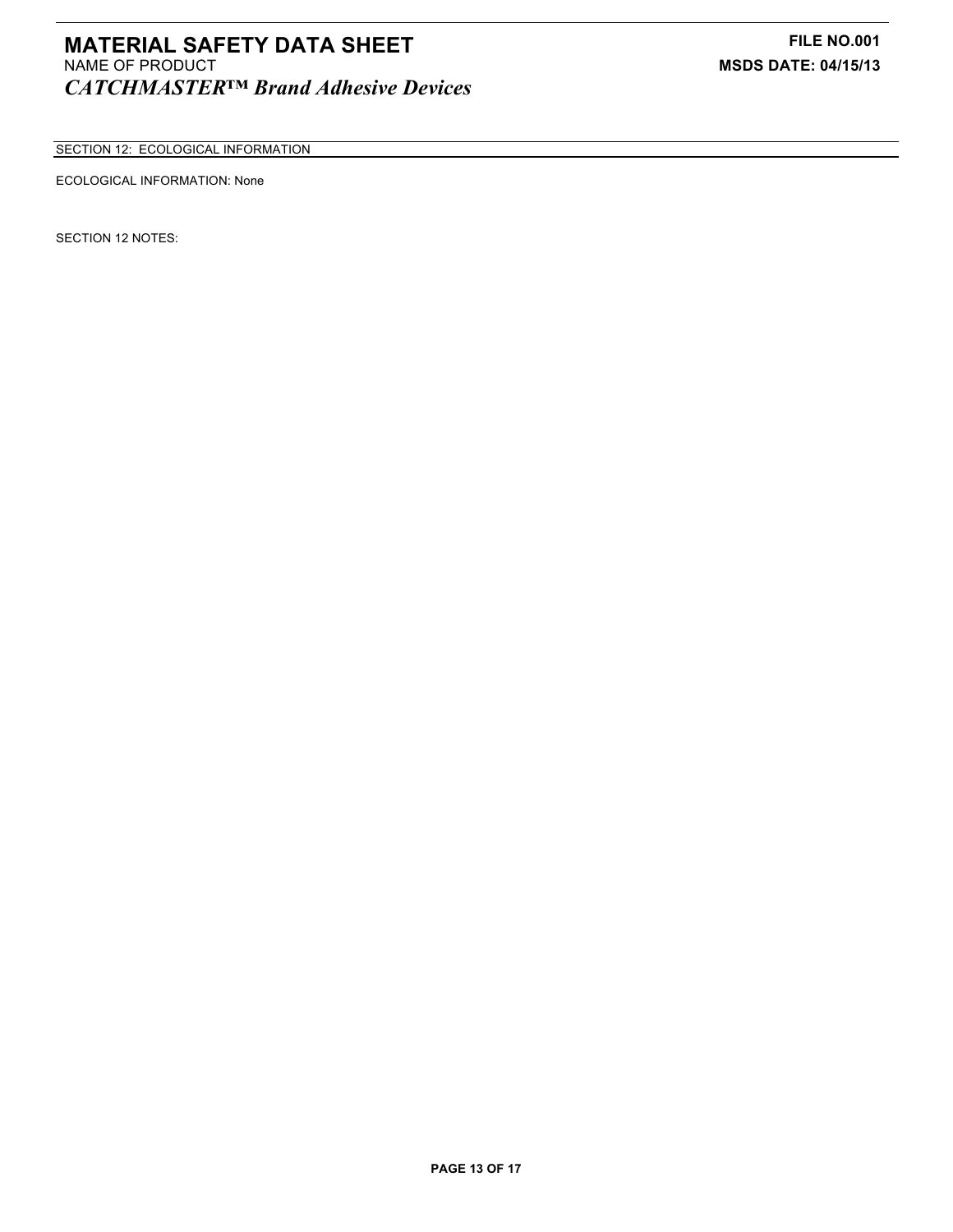# **MATERIAL SAFETY DATA SHEET**<br>
NAME OF PRODUCT **FILE NO.001**<br>
MSDS DATE: 04/15/13 *CATCHMASTER™ Brand Adhesive Devices*

### SECTION 13: DISPOSAL CONSIDERATIONS

### WASTE DISPOSAL METHOD:

Wastes resulting from use may be disosed of on-site or at an approved waste disposal facility. Dispose of wastes in accordance with all applicable Federal, State and Local regulations

RCRA HAZARD CLASS:

**SECTION 13 NOTES:**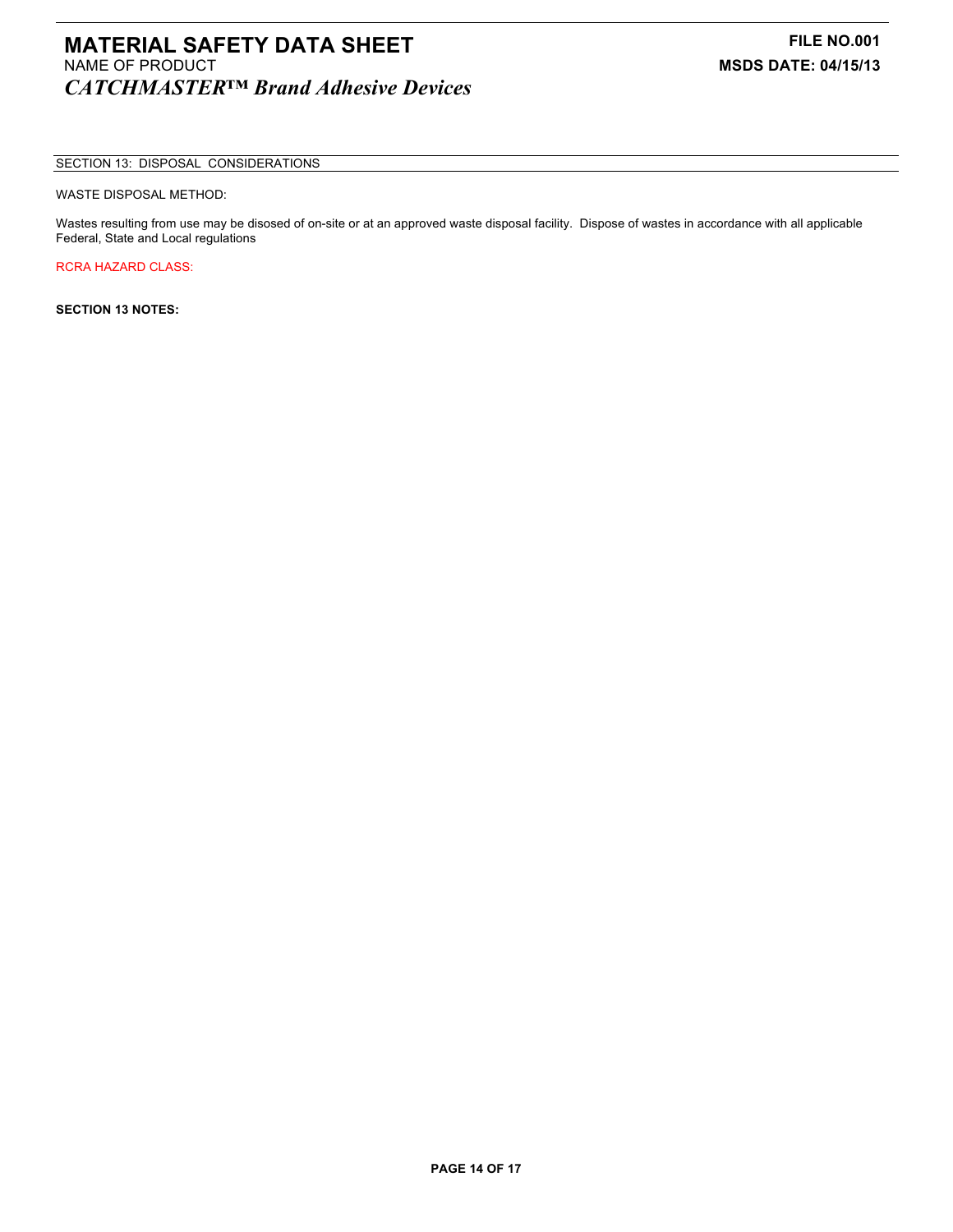## SECTION 14: TRANSPORT INFORMATION

## **U.S. DEPARTMENT OF TRANSPORTATION**

| <b>PARAMETER</b>       | <b>COMMENTS</b>      |
|------------------------|----------------------|
| PROPER SHIPPING NAME   | <b>Not Required</b>  |
| <b>HAZARD CLASS</b>    | Non-Hazerdous        |
| <b>ID NUMBER</b>       | <b>Not Required</b>  |
| <b>PACKING GROUP</b>   | <b>Not Required</b>  |
| <b>LABEL STATEMENT</b> | <b>None Required</b> |

#### **WATER TRANSPORTATION**

| <b>PARAMETER</b>     | <b>COMMENTS</b>      |
|----------------------|----------------------|
| PROPER SHIPPING NAME | <b>Not Required</b>  |
| <b>HAZARD CLASS</b>  | Non-Hazerdous        |
| <b>ID NUMBER</b>     | <b>Not Required</b>  |
| <b>PACKING GROUP</b> | <b>Not Required</b>  |
| LABEL STATEMENTS     | <b>None Required</b> |

#### **AIR TRANSPORTATION**

| <b>PARAMETER</b>        | <b>COMMENTS</b>      |
|-------------------------|----------------------|
| PROPER SHIPPING NAME    | <b>Not Required</b>  |
| HAZARD CLASS            | Non-Hazerdous        |
| <b>ID NUMBER</b>        | <b>Not Required</b>  |
| <b>PACKING GROUP</b>    | <b>Not Required</b>  |
| <b>LABEL STATEMENTS</b> | <b>None Required</b> |

OTHER AGENCIES:

# **SECTION 14 NOTES:**

Freight Classification: LTL Class 60. Every single package of CATCHMASTER™ Product is marked EPA - Establishment number 48377-N.Y. - 1. This is mandated by the United States Of America Environmental Protections Agency regulations. Furthermore, detailed annual Production and Sales Reports must be filed each and every year with the E.P.A., by the AP&G Co., Inc.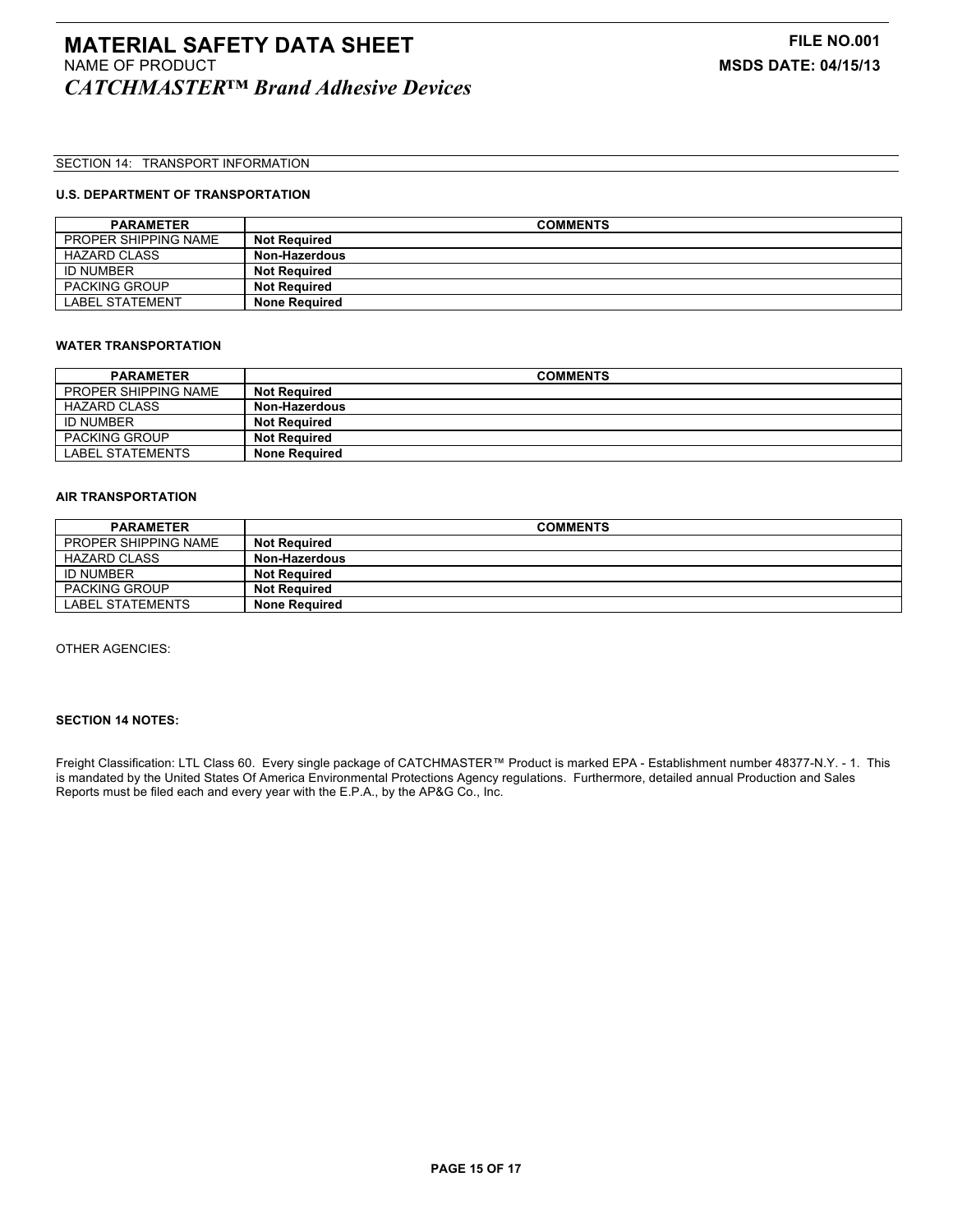## SECTION 15: REGULATORY INFORMATION

## U.S. FEDERAL REGULATIONS

| <b>REGULATION</b>                       | <b>COMMENTS</b> |
|-----------------------------------------|-----------------|
| TSCA (TOXIC SUBSTANCE CONTROL ACT):     | None            |
| <b>CERCLA (COMPREHENSIVE RESPONSE)</b>  | <b>None</b>     |
| <b>COMPENSATION, AND LIABILITY ACT)</b> |                 |
| SARA TITLE III (SUPERFUND AMENDMENTS    | <b>None</b>     |
| AND REAUTHORIZATION ACT)                |                 |
| 311/312 HAZARD CATEGORIES               | None            |
| <b>313 REPORTABLE INGREDIENTS</b>       | <b>None</b>     |

STATE REGULATIONS:

INTERNATIONAL REGULATIONS:

**SECTION 15 NOTES:**